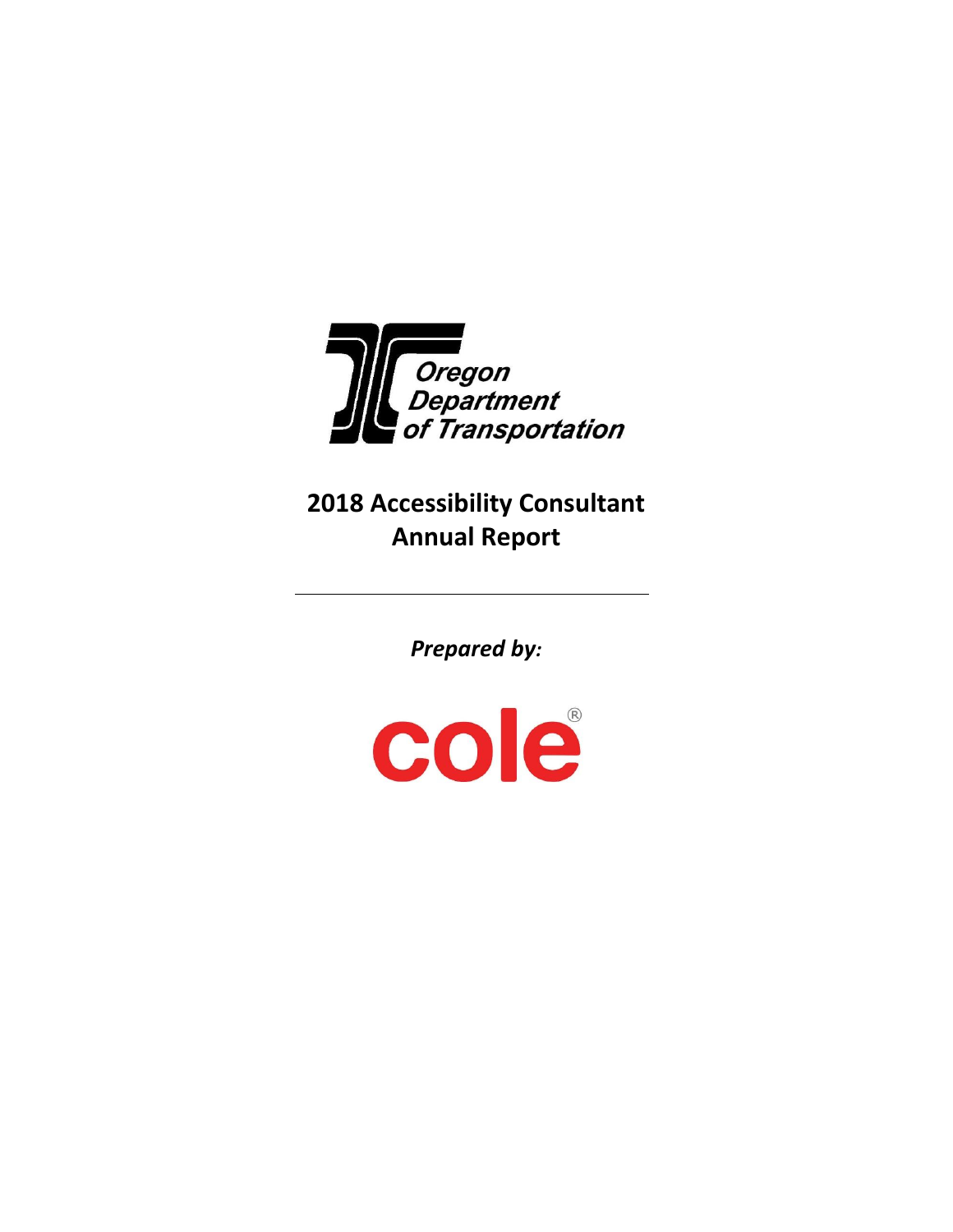In May of 2017, Cole was selected to provide third party accessibility consulting services to the Oregon Department of Transportation (ODOT) in accordance with their Settlement Agreement. The Settlement Agreement is the result of a complaint to the Oregon Department of Justice and negotiations with the Association of Oregon Centers for Independent Living (AOCIL) and several individuals. As per the Settlement Agreement and Cole's contract, this Annual Report is being provided as a review of ODOT's activities in 2018 under the Settlement Agreement.

This document reports various actions taken by ODOT in 2018, which are outlined relative to each section of the Settlement Agreement.

# **Section 1. Update Statewide Curb Ramp Inventory**

Under the Settlement Agreement, ODOT was required to update the existing curb ramp inventory from 2011 and provide the results to Disability Rights Oregon (DRO) and Cole by December 31, 2017. Digital video was collected, but due to the size of the data file, it is not provided as part of the document. The additional information can be viewed upon request to ODOT. The initial inventory was collected at more than 26,000 curb ramp locations.

Curb ramps were rated good, fair and poor. Curb ramps that were constructed after the previous inventory in 2011 and those that were "good" or "fair" were required to be included in the inventory. Locations that were previously rated "poor" were not required to be reevaluated. The inspection form instructed the data collectors to gather specific information with dimensions and slopes, and these measurements were used to determine compliance with the Americans with Disabilities Act Standards.

During 2018, ODOT completed a quality review of the collected data and identified elements requiring correction. The revised inventory was delivered to Cole and DRO on January 7, 2019. The data was delivered in both pdf documents and in a Microsoft Excel spreadsheet to make the information easier to sort and manage. The spreadsheet resulted from a request by DRO. The updated curb ramp data is also available on ODOT's TransGIS system and viewable by the public in a mapping format. The final count of curb ramps to be included under the Settlement Agreement after this review is 27,327.

# **Section 2. Update of Pedestrian Crossing Signals**

ODOT was required to complete an inventory of all pedestrian signals at locations included in the curb ramp inventory. The inventory includes over 8,000 signal locations. The physical attributes of the pushbutton height, reach range, and the landing adjacent to the pushbutton were collected to determine compliance with accessibility requirements. These attributes and compliance status were included on the inventory delivered on December 29, 2017. Information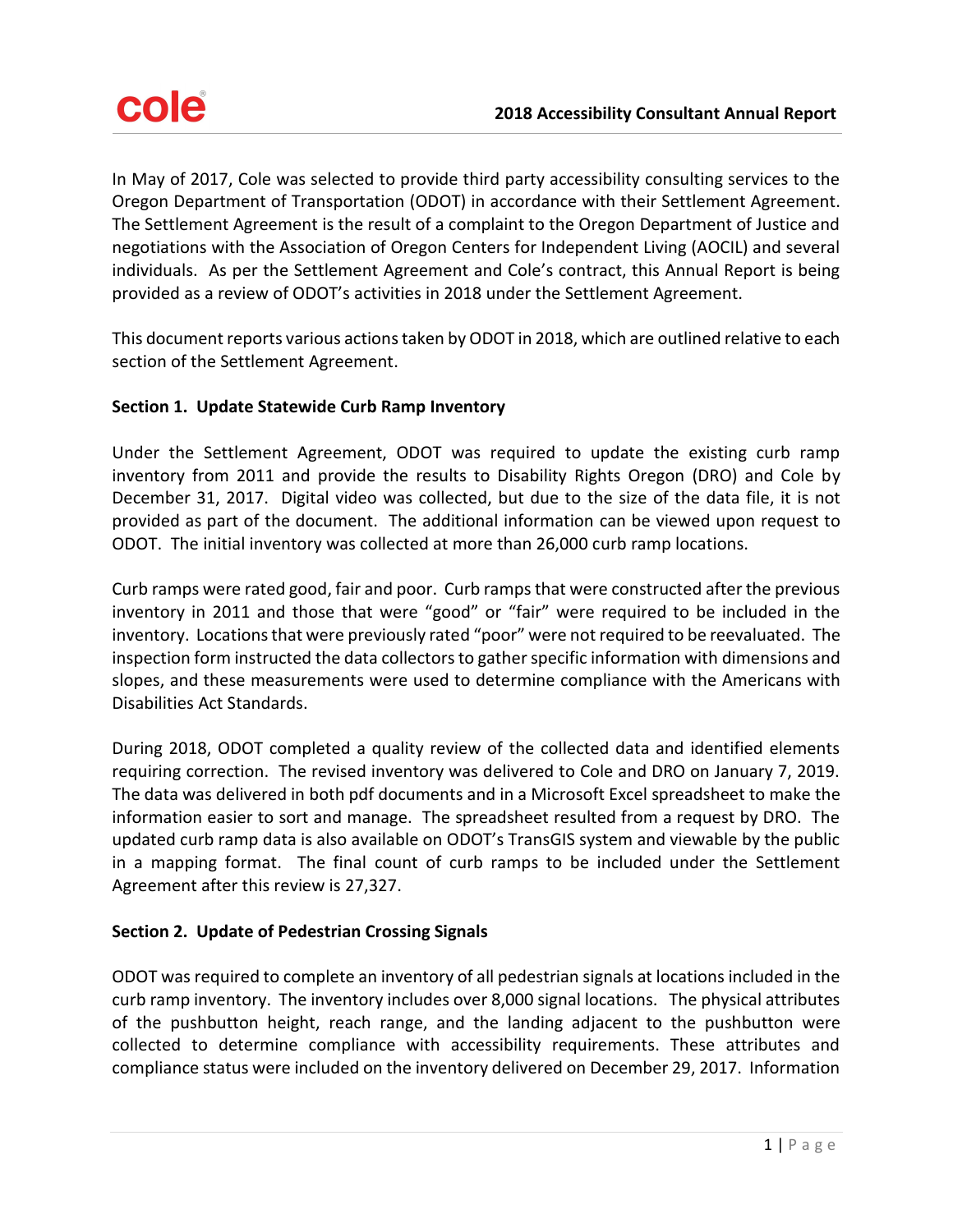on whether the signals provide audible queues was also included. A summary of the inventory, by region, is included in ODOT's 2017 Annual Report.

## **Section 3. Initial Commitment for Prioritized Projects**

ODOT committed to an initial investment of \$5 million to immediately address prioritized locations submitted by AOCIL. In an attempt to expedite and improve as many curb ramps as possible, locations were selected within already planned projects. These included general construction projects, and infrastructure being built with other funds. Curb ramps were identified in collaboration with AOCIL and removed from the prioritized list. ODOT worked with another consulting firm to fully develop scope and cost estimates. A final location list and schedule was submitted and approved by the Plaintiffs for remediation.

The cost of building curb ramps includes, not only the cost of construction, but the scoping, design, estimates, and right of way considerations. The \$5 million is used to fund every stage of the project.

ODOT's 2018 Annual Report lists priority projects by region and their status and schedule. Of the 663 curb ramps that were made compliant in 2018, there remains 364 on the priority list. Other locations are under construction or in the planning or design phase.

## **Section 4. Remediation of Curb Ramp Inventory**

All curb ramp locations identified in the inventory as "fair" or "poor" must be remediated by December 2032 in accordance with the Settlement Agreement. ODOT remediated 663 curb ramps in 2018. Remediation includes a variety of categories. They are primarily broken into two groups. The first group of categories involve constructing missing curb ramps and upgrading noncompliant curb ramps. The second group includes curb ramps that have been remediated, but still may not fully comply with the Standards. Those situations include curb ramps that cannot be fully remediated because of technical infeasibilities, closure of a street crossing for all pedestrians, and exceptions allowed by the Americans with Disabilities Act. Examples include: 1) when it is not possible to establish a design without destroying the historical significance of a State regulated site, or 2) when right of way availability affects the design.

There are instances where it is technically infeasible to make a reconstructed curb ramp fully compliant due to physical or regulatory constraints. Locations must be reviewed through ODOT's Design Exception Process and approved by senior ODOT staff. ODOT ensures that the approved design results in a facility that is accessible to the maximum extent feasible within the scope of the current project. If additional construction resulting in an "alteration," as defined by the US Department of Justice, occurs at the same location in a future project, all noncompliant curb ramps will be reevaluated to determine if accessibility can be improved within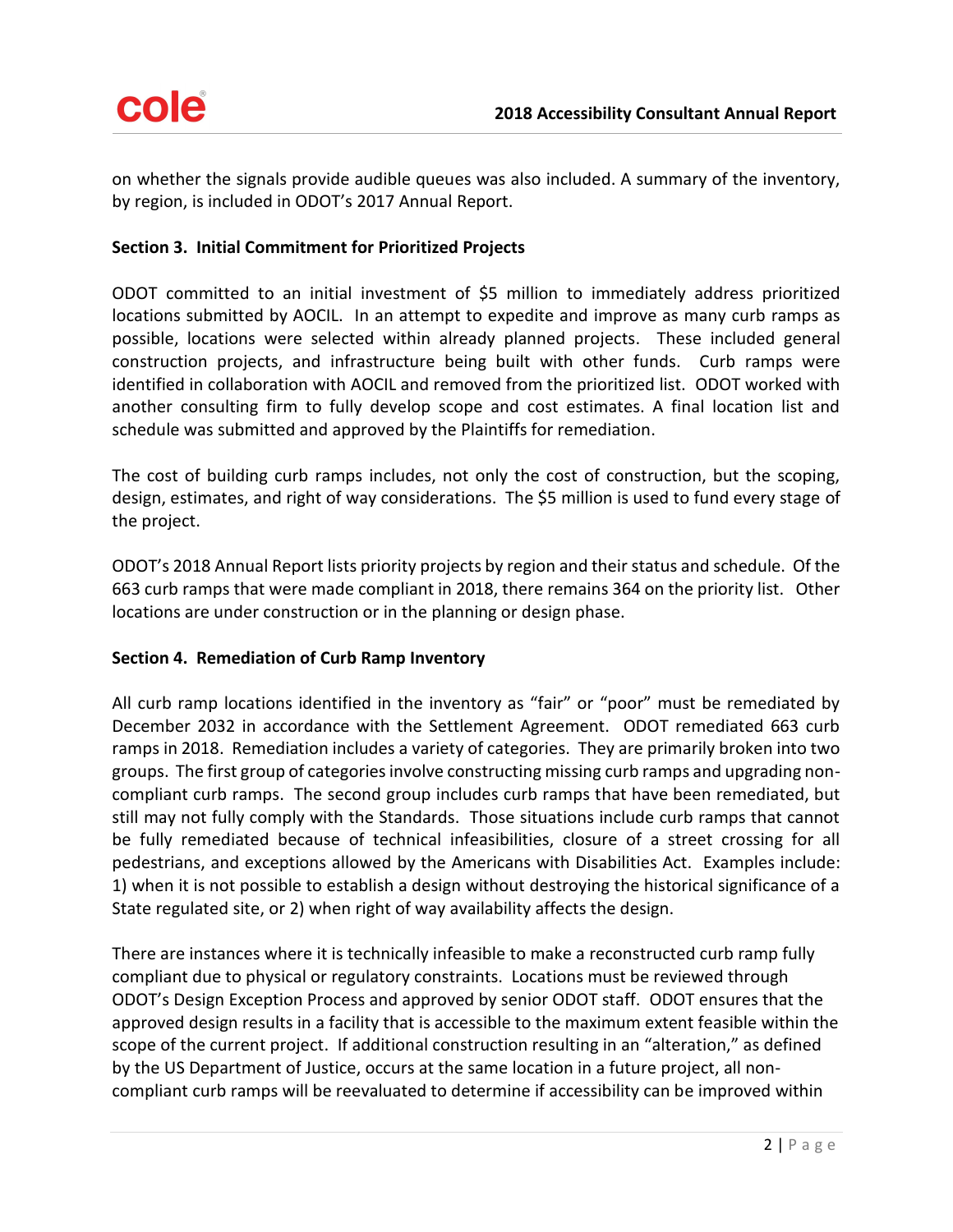the new project scope. The Design Exception Process must be repeated for each project if the design does not meet accessibility requirements.

In 2018, the curb ramps listed as "remediated" were divided into categories required by the Settlement Agreement. The details are reported in accordance with Section 8 of the Agreement on pages 10-12 of ODOT's Annual Report.

# **Section 5. Remediation of Pedestrian Signals**

Pedestrian signal remediation has not been as fully addressed as the curb ramp locations. ODOT is still working with DRO on a remediation schedule. When a project scope includes the opportunity to improve the pushbutton height, reach range, and landing at a signal location, it has been recommended that the signals be included in the project.

In 2017, Cole reviewed ODOT's Maintenance Operation Notice MG144-03, which identifies when different maintenance activities "trigger" upgrading pedestrian pushbuttons to the degree possible within the maintenance project. This policy will likely result in incremental remediation at many locations. It is relatively simple in some situations to adjust the height of a pedestrian pushbutton, or install a pushbutton extender to improve reach, but a signal maintenance project may not include a scope that addresses the clear space and landing at the button. Additional work will still be required to fully remediate the location and will likely be completed with the remediation of the curb ramps.

ODOT has committed to addressing requests for Audible Pedestrian Signals (APS) according to their policy, which includes an engineering study and communication with the requestor to address their specific accommodation needs. Requests for 18 APS locations were received in 2018 and have been reviewed, or, are under consideration according to the policy.

Cole would encourage ODOT to begin discussions on the development of a pushbutton remediation schedule. Many construction projects that remediate curb ramps may also include the remediation of new pushbuttons. Cole anticipates that a Quality Control review of curb ramps will be performed during the 2019 construction season and recommends the review of pushbuttons at the same locations.

# **Section 6. Schedule for Curb Ramp Remediation Compliance**

The Settlement Agreement includes mandatory schedule milestones for the percent of curb ramp remediations that must be completed. At least 30% of the non-compliant locations must be remediated by December 31, 2022. All State DOTs must scope, budget and design projects before they can be completed. While ODOT will benefit from projects that are already scheduled,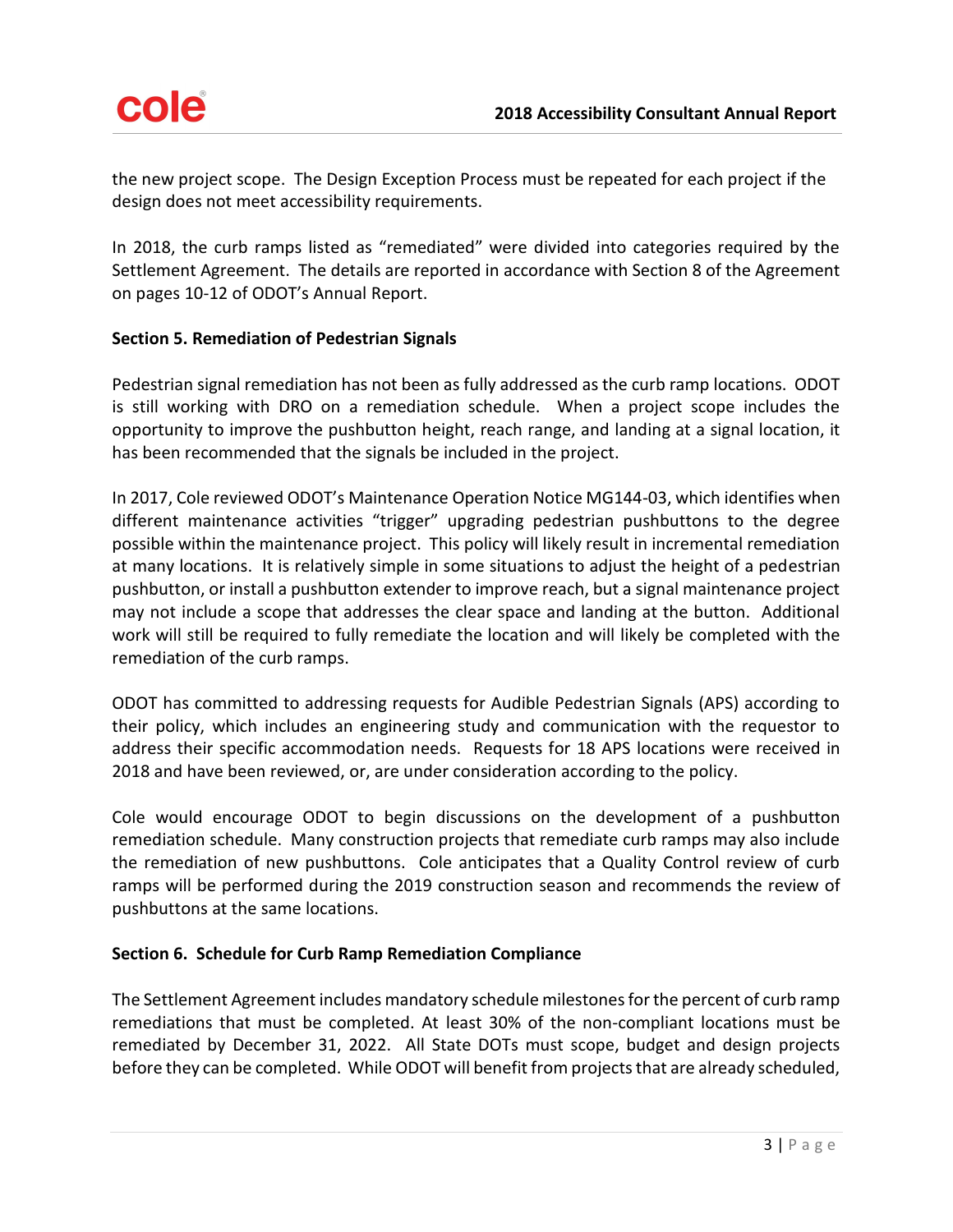they are just beginning to emphasize curb ramp specific projects. Getting these projects in the queue and ready to bid will initially take some time.

Cole is aware that ODOT is working to identify curb ramp efficiencies in design and construction and looking for methods to control costs through pilot projects. Some of the pilot projects have addressed curb ramps on the Priority List. We are also aware that it takes time to incorporate new Design Standards and policies into a State transportation agency. However, we are encouraging ODOT to expedite construction as much as possible in order to meet the milestone of remediating 7700+ curb ramps by the end of 2022.

## **Section 7. Accessibility Consultant**

ODOT and AOCIL jointly selected Cole to provide services as the Accessibility Consultant. Responsibilities of the Consultant include working with ODOT to review and make recommendations on policies, standards, practices, training, forms and guidance pertaining to curb ramps and pedestrian signals.

Cole also reviewed and provided comments on the following documents:

- ODOT's Standard Drawings & Details related to Curb Ramps and Detectable Warning Surfaces, dated Jan. 16, 2018
- ODOT's Standard Specifications for Construction
- ODOT's Bridge Design Manual, specifically Section 1.16 ADA Compliance for Bridge Work
- ODOT's Technical Service Directive, Curb Ramp Scoping & Right of Way
- ODOT's TCP Design Manual
- ODOT's ADA Curb Ramp Process

ODOT and Cole continue to engage in regular progress calls or meetings, and schedule additional meetings on an as-needed basis.

The work plan was updated in coordination with ODOT to identify and loosely schedule policy updates and field inspections.

Cole routinely provides technical assistance as needed while policies are being reviewed and developed. A concurrence process has been developed to document the agreements reached in policy development. In 2018, Cole provided concurrence on the following: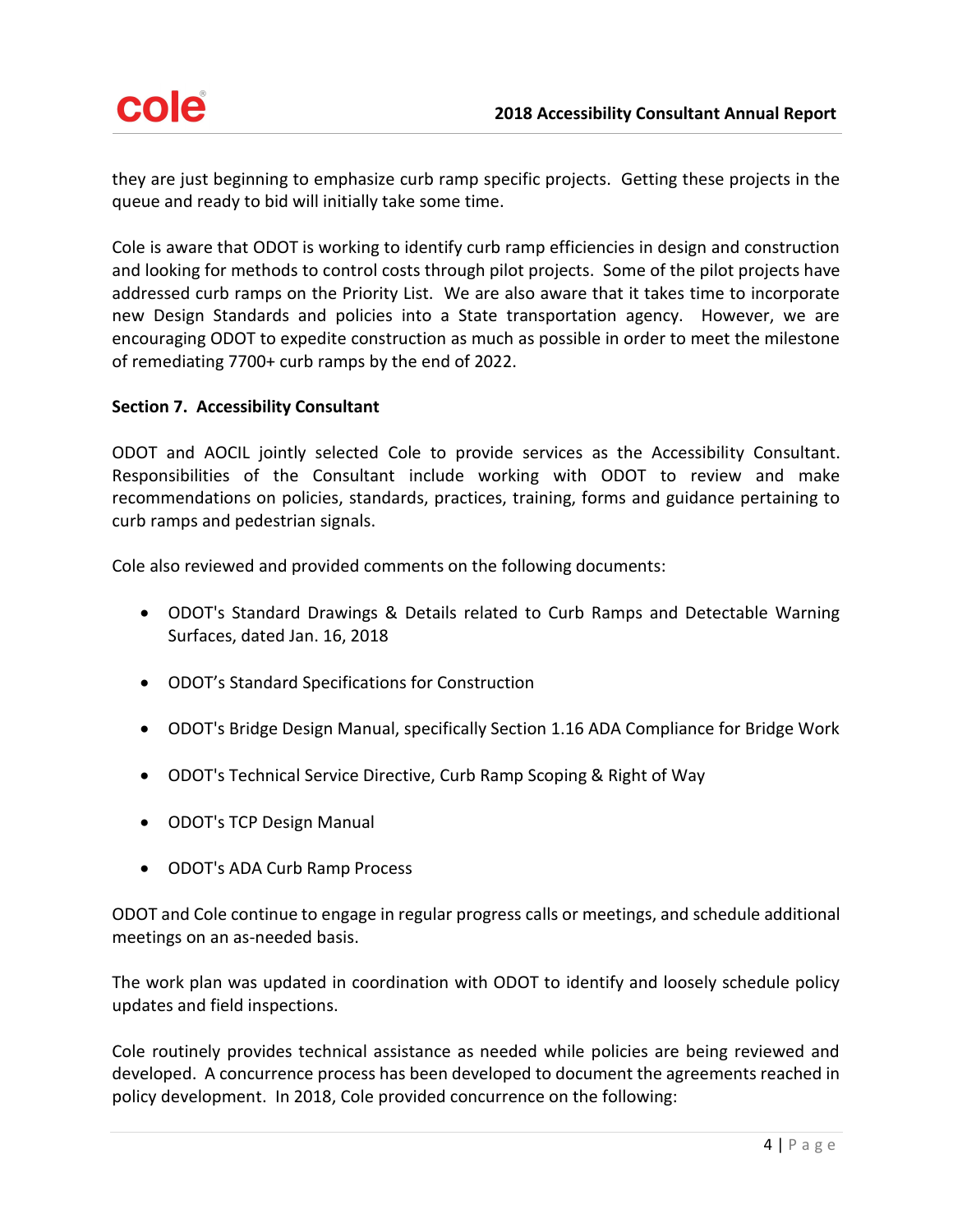- Curb Ramps Checklist
- Design Exception Form
- Temporary Pedestrian Route Plans Required for Work Zone Policy

In addition, Cole reviewed the complaint process and committed extensive time evaluating select design exceptions to ensure the process was robust and encouraged designers to consider alternative design solutions that might improve access. These activities are ongoing.

During 2018, Cole made two weeklong trips for meetings in ODOT's offices in Salem, Oregon. These face-to-face discussions provided opportunities for in-depth discussions with a variety of divisions within the Department. The meetings provided collaborative environments to find solutions and improvements. The goal of our interaction was to help ODOT be successful in meeting the terms of the Settlement and to take steps toward making accessibility a primary consideration during the scoping, design and construction of pedestrian facilities. ODOT has been responsive to recommendations and guidance provided by the Cole team.

## **Section 8. Reporting**

Both ODOT and Cole, as the Accessibility Consultant, must provide annual reports to DRO to be distributed to the plaintiffs and made publicly available on ODOT's website. Cole's reports are also provided to the ADA Program Manager, Dick Upton. ODOT provided the required report March 29, 2019, meeting the terms of the Agreement. This document serves as the report required by Cole.

ODOT has included the required Section 8 elements in their report. It details their activities to improve operations, design, planning and maintenance. Any additional work performed beyond the requirements of the Agreement is also included in the report cover letter.

Expenditures are included on page 9 of ODOT's report. The \$5 million committed to priority projects has been partially expended and the explanation includes multiple activities needed to remediate the locations along with a schedule.

Curb ramp remediation is required to be reported under specific categories. The account of the number and categories in which curb ramps have been remediated can be found on pages 10-12 of ODOT's report. Categories (4a) and (4b) represent noncompliant or missing curb ramps that have been remediated. There is a total of 543 locations, of which 22 were installed where curb ramps were missing. Because they are not included in those needing a design exception (4c), it is expected these are compliant with accessibility Standards and Guidelines. Curb ramps in (4d) have been "remediated" as crosswalks were reviewed and closed.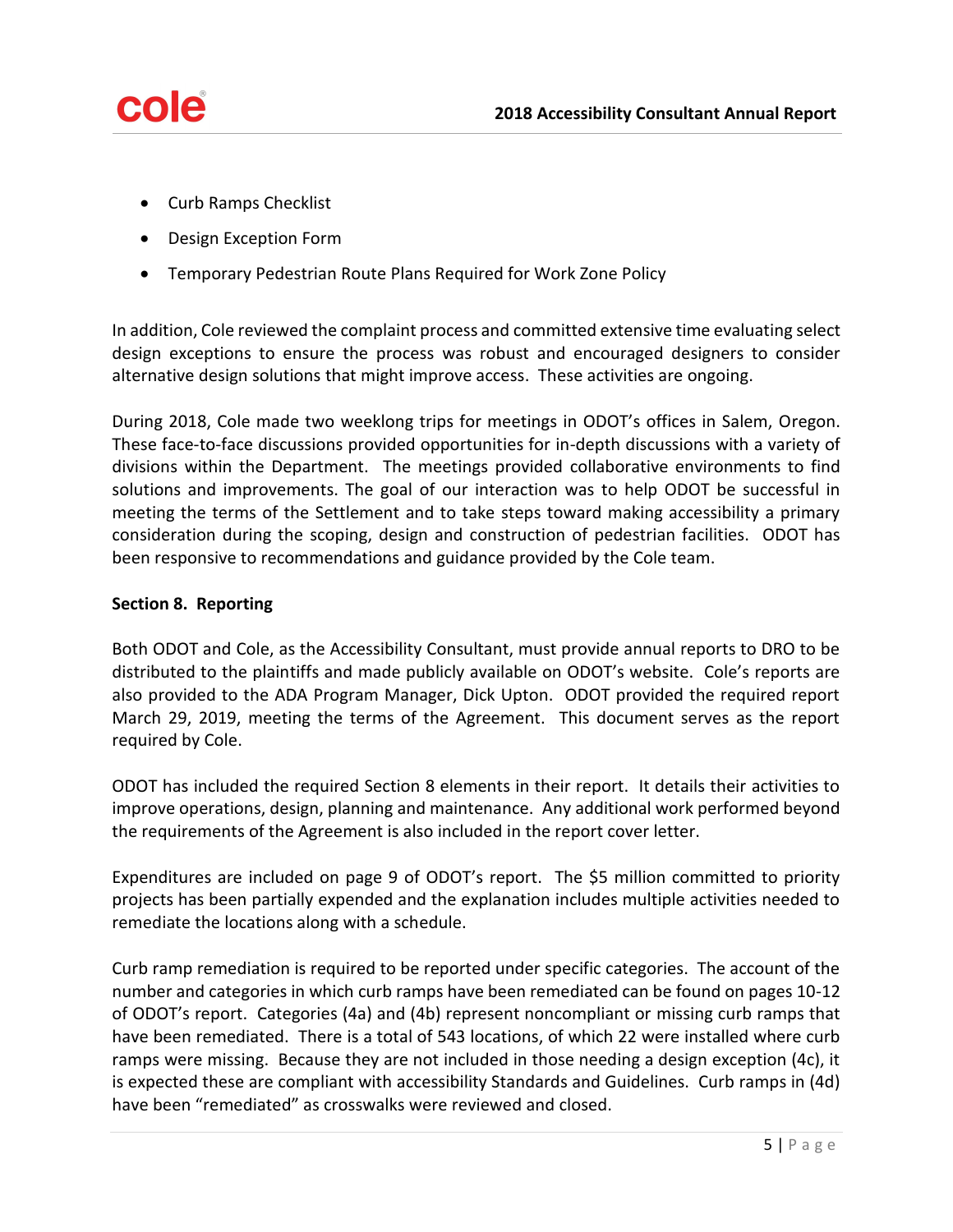

Of the total 663 curb ramps that were remediated, only 49 required a design exception, implying that they are not fully accessible due to recognized limitations in feasibility, right of way or other constraints. As future projects take place at these locations, reevaluation will be needed to determine if additional improvements are possible.

## **Section 9. Alternate Routes During Construction**

Cole reviewed active Temporary Pedestrian Accessible Routes (TPAR) during a week-long inspection of TPARs during July 2018. Cole was accompanied by ODOT staff. Cole staff provided feedback to ODOT where good practices were implemented along with comments and recommendations where improvements in accessibility were warranted.

Multiple TPAR staff resources are available internally for differing levels of pedestrian accessible route interruption. ODOT has provided regional and headquarters experts to assist staff with any questions they may have. A vast amount of information is also available on ODOT's website for easy access by outside designers, contractors and the public. During 2018, there were multiple meetings around the state to provide design and construction staff with additional guidance.

An important aspect of all work zones is public notification. The plaintiffs have provided ODOT with Independent Living Center contacts around the state to improve the likelihood that information will be distributed to people with disabilities who may be impacted when pedestrian facilities are affected. This information is available to all ODOT's regional staff.

#### **Section 10. Monitoring**

As required in the Agreement, ODOT's report includes a schedule for the curb ramps included on AOCIL's priority list. Table 1 of their Report includes the prioritized locations and current project status. Cole will provide a third-party review to a portion of the locations.

## **Section 11. Attorney Fees for Past Work**

No comments.

## **Section 12. Dispute Resolution and Enforcement Process**

No disputes were raised during 2018.

#### **Section 13. Termination**

No comments.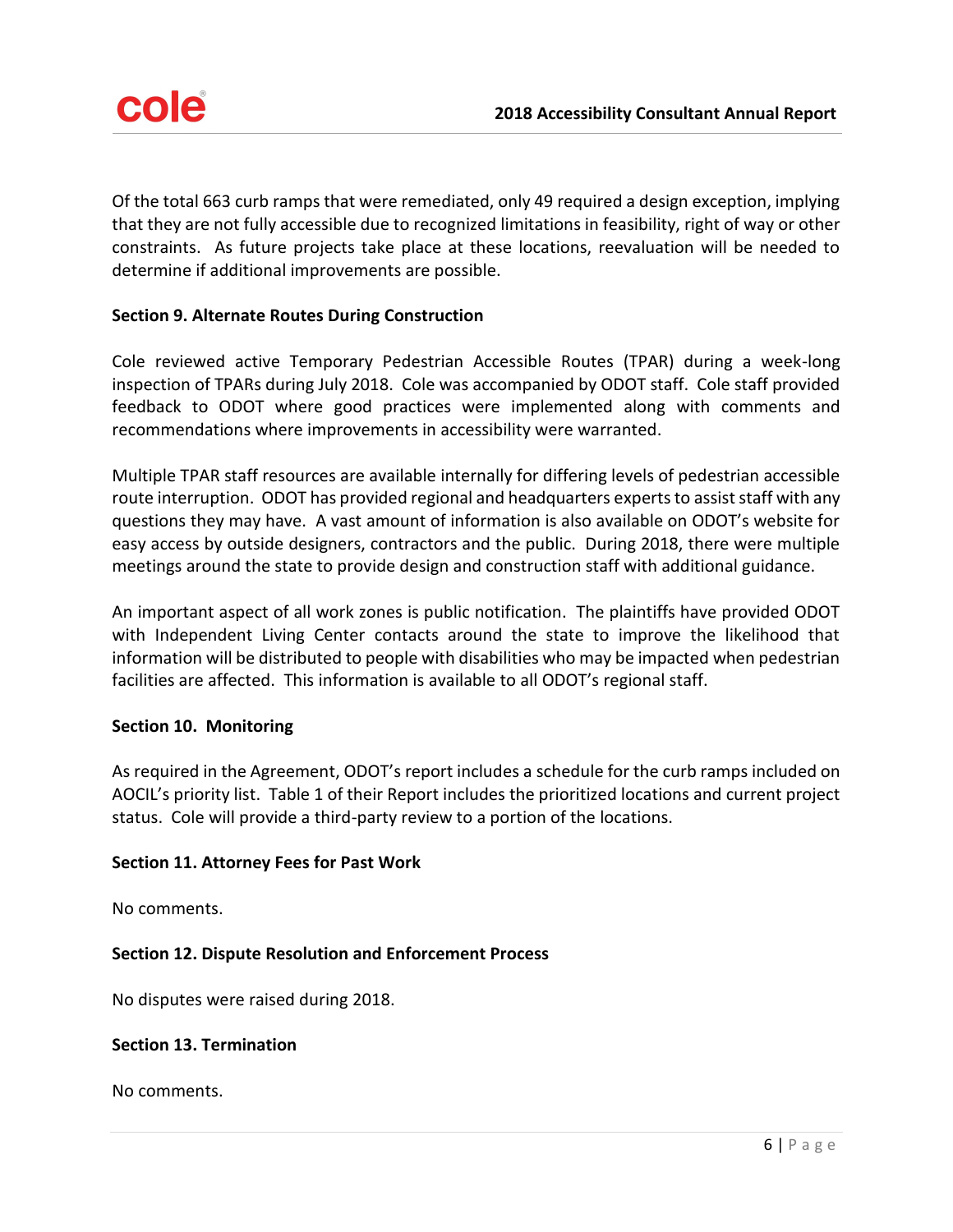## **Section 14. ODOT Oversight**

Dick Upton has been identified as the ADA Program Manager and has been responsive to Cole's requests for meetings and information. Mr. Upton appears to have a good overview of the activities and processes needed to make changes in a large organization.

Yolanda Garcia has been identified as the ADA Coordinator and is responsible for addressing Comments, Questions, Concerns or Requests (CQCR) and Complaints.

## **Section 15. Public Complaint and Request Process**

Pedestrians who encounter issues or have questions about the accessibility of ODOT's facilities can find a Comments Questions Concerns and Requests (CQCR) form on ODOT's website to provide information about specific locations. They can also contact regional or headquarters staff for assistance in completing a request form or filing a complaint. ODOT has provided links to the form in their annual report and in multiple locations on their website.

The ADA CQCR Communications Team addresses CQCR policy and a very detailed process has been developed to track and hold staff accountable for follow up. Multiple methods are available for contacting the civil rights staff. Separate links are provided on the civil rights website to file official complaints with either ODOT or the US Department of Justice.

In 2018, ODOT received 53 requests for assistance. ODOT accounts for this activity on pages 5 and 6 of their report. Cole has reviewed the process and found it to be thorough. The CQCR process allows the public direct access to those who can provide needed accommodations.

## **Section 16. Self-evaluation and Transition Plan**

ODOT's 2017 Transition Plan is available on their Civil Rights webpage.

#### **Section 17. Joint Press Release**

No comments.

## **Section 18. Enforceable Agreement, Class Certification and Fairness Hearing**

No comments.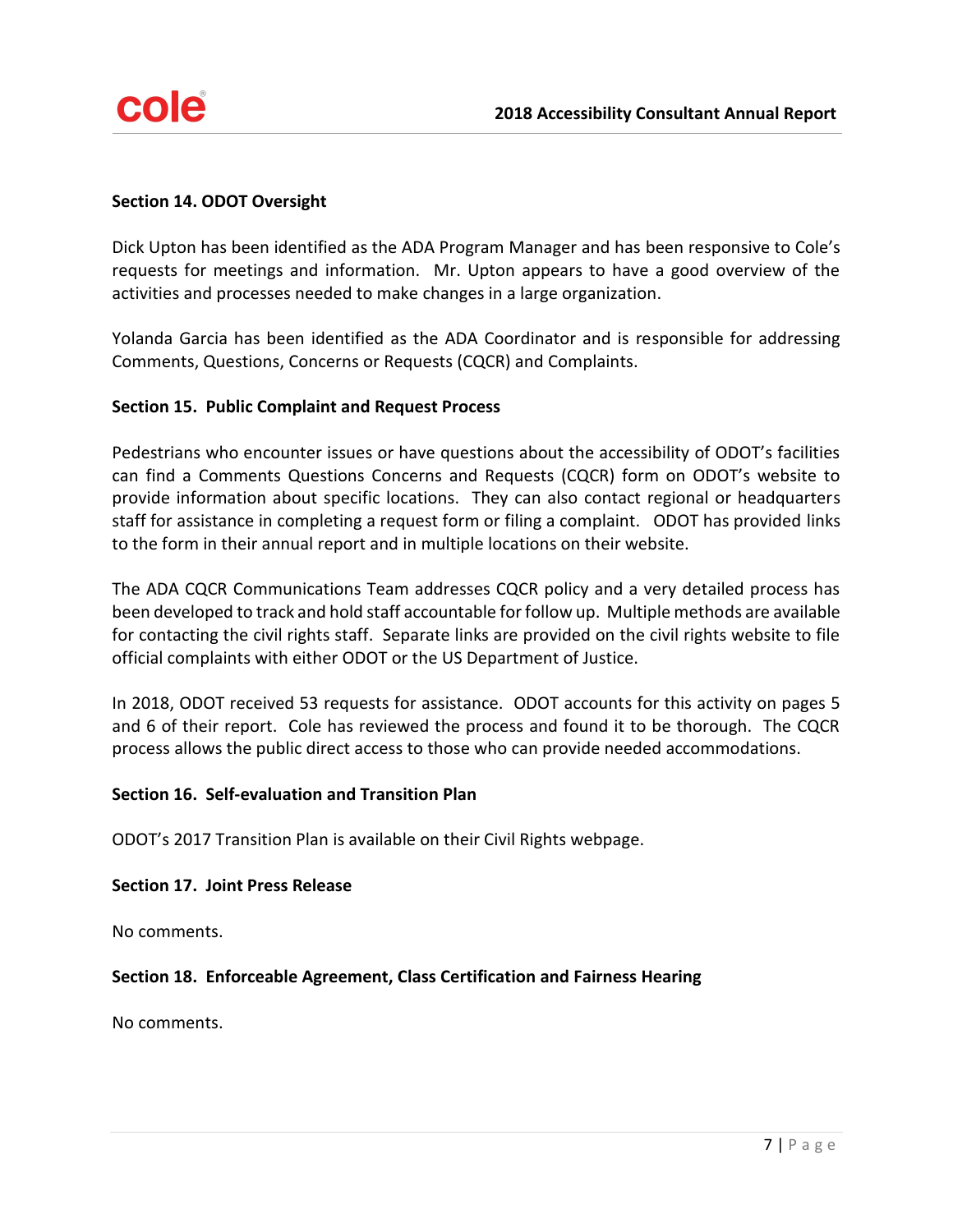#### **Section 19. No Admission of Fault**

No comments.

#### **Section 20. Force Majeure**

No comments.

#### **Section 21. Funding**

As projects are scoped under different categories, funding is being included to address pedestrian accessibility. In addition to routine projects that include curb ramps and pedestrian signals, ODOT has dedicated funds for curb ramp only projects.

The budgeted amount in the 2018-21 STIP was increased to \$37 million after the Settlement Agreement was finalized. This money funds Comments, Questions, Concerns, or Requests (CQCR) responses, plaintiff priority improvements, maintenance triggered curb ramps, pilot projects, and program scoping in addition to curb ramp construction projects. It has also funded the inventory collection and training of ODOT staff, consultants, local agency staff, and contractors.

#### **Section 22. Authorized Signatures**

No comments.

#### **Section 23. Integrated Agreements**

No comments.

#### **Section 24. Counterparts**

No comments.

#### **Section 25. Notices**

No comments.

#### **Section 26. Transportation Remediation**

ODOT is working with the Public Transportation Advisory Committee to improve overall access to transportation options. They have received updates on ODOT's progress with the Settlement